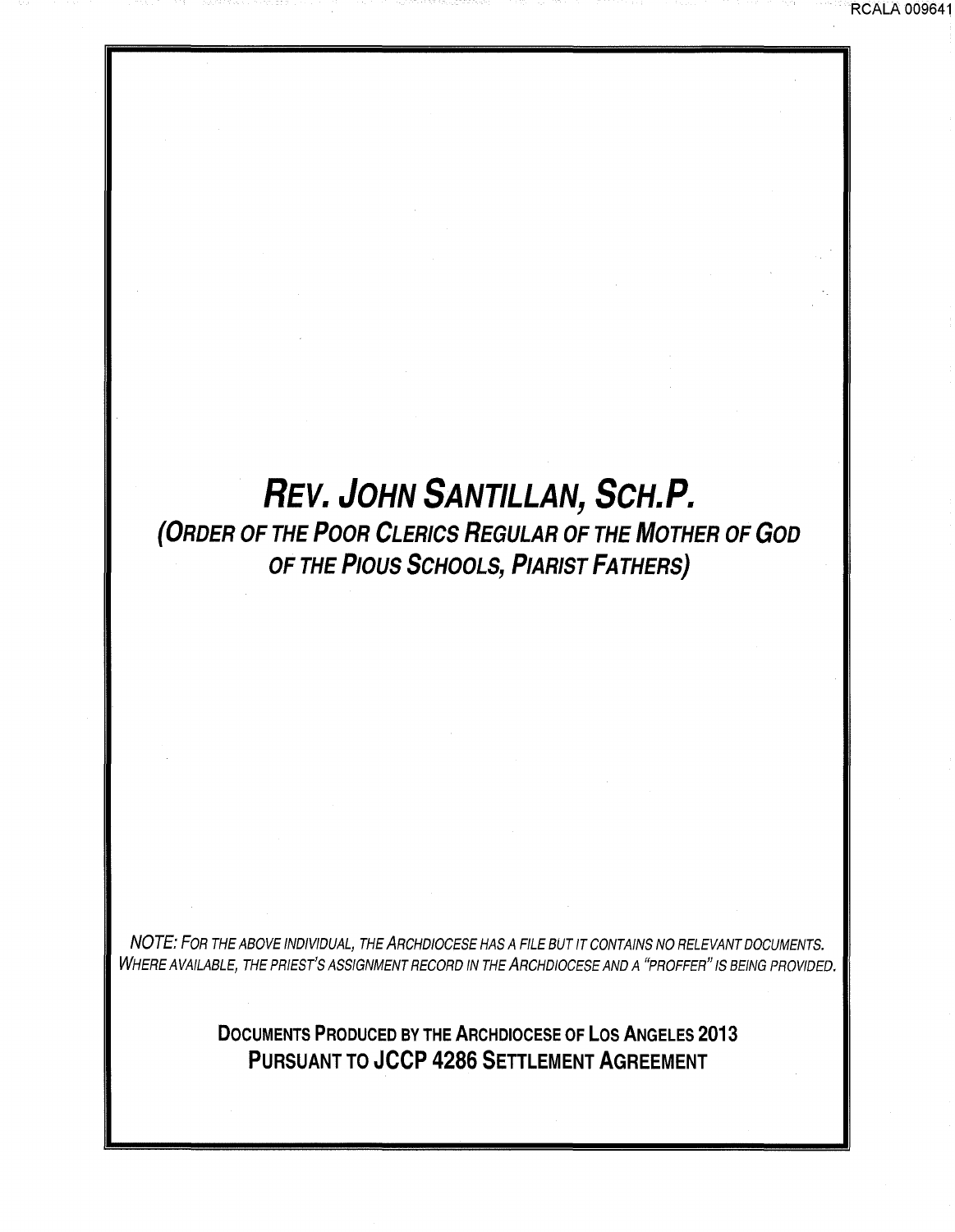## Vicar for Clergy Database

Clergy Assighment Record (Detailed)

## Rev John Santillan, Sch.P.

|                                                        | <b>Assignment History</b>    |                          |          |
|--------------------------------------------------------|------------------------------|--------------------------|----------|
|                                                        |                              |                          |          |
| Virtus Training Date                                   |                              |                          |          |
| Date Background Check                                  |                              |                          |          |
| <b>Fingerprint Verification and Safeguard Training</b> |                              |                          |          |
| Ethnicity                                              | American (USA)               |                          |          |
| Seminary                                               | Seminary of Gregorian, Rome  |                          |          |
| Begin Pension Date                                     |                              |                          |          |
| Canon State                                            | Relig. Order Priest          | Incard Process $\square$ |          |
| Ministry Status                                        | Deceased                     |                          |          |
| Ritual Ascription                                      | Latin                        |                          |          |
| Religious Community                                    | Plarist Fathers              |                          |          |
| Date of Incardination                                  |                              |                          |          |
| Diocese Name                                           |                              |                          |          |
| Priesthood Ordination                                  | 7/19/1969                    |                          |          |
| Diaconate Ordination                                   |                              |                          |          |
| <b>Birth Place</b>                                     | Los Angeles, California, USA |                          | Deanery: |
| Birth Date                                             | 11/22/1938                   |                          | Age.     |
| <b>Current Primary Assignment.</b>                     |                              |                          |          |

| Assignment                                                                                            | <b>Beginning Date</b> | <b>Completion Date</b> |
|-------------------------------------------------------------------------------------------------------|-----------------------|------------------------|
| Deceased, Not assigned in ADLA at time of passing.                                                    | 5/29/2004             |                        |
| Left Archdiocese                                                                                      | 7/1/1998              | 5/28/2004              |
| Piarist Fathers Provincial Office, Los Angeles Resident, Active Service, Vice<br>Provincial Resident. | 9/1/1997              | 6/30/1998              |
| Our Lady Help of Christians Catholic Church, Los Angeles Pastor, Active<br>Service                    | 6/13/1993             | 8/30/1997              |
| St. Lucy Catholic Church, Los Angeles Pastor, Active Service                                          | 8/10/1986             | 6/12/1993              |
| Casa Calasanz, Los Angeles Resident, Resident                                                         | 2/4/1986              | 8/9/1986               |
| Left Archdiocese                                                                                      | 7/15/1985             | 2/1/1986               |
| Education-Teacher/Faculty, Active Service                                                             | 9/1/1984              | 7/15/1985              |
| St. Lucy Catholic Church, Los Angeles Resident, Resident                                              | 8/1/1982              | 7/15/1985              |
| Left Archdiocese                                                                                      | 10/6/1981             | 7/31/1982              |

**RCALA 009642**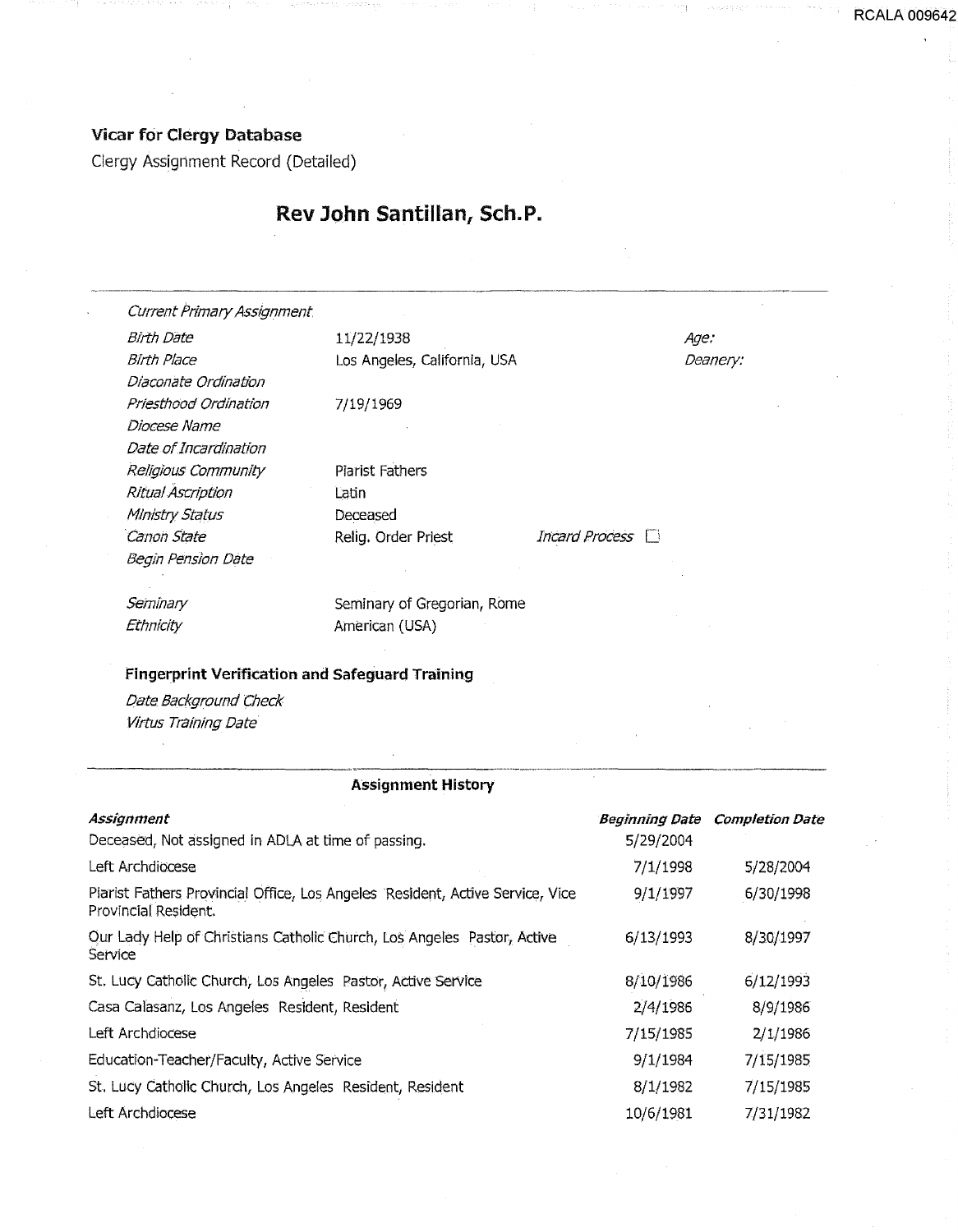| Santa Teresita Catholic Church, Los Angeles Administrator Pro Tem,<br>Active Service               | 12/1/1978  | 10/5/1981  |
|----------------------------------------------------------------------------------------------------|------------|------------|
| Santa Teresita Catholic Church, Los Angeles Associate Pastor (Parochial<br>Vicar), Active Service  | 6/1/1975   | 11/30/1978 |
| St. Lucy Catholic Church, Los Angeles Associate Pastor (Parochial Vicar),<br><b>Active Service</b> | 11/25/1974 | 5/31/1975  |
| St. Bernard High School, Playa del Rey Education-Teacher/Faculty, Active<br>Service                | 8/18/1969  | 11/24/1974 |

**RCALA 009643**